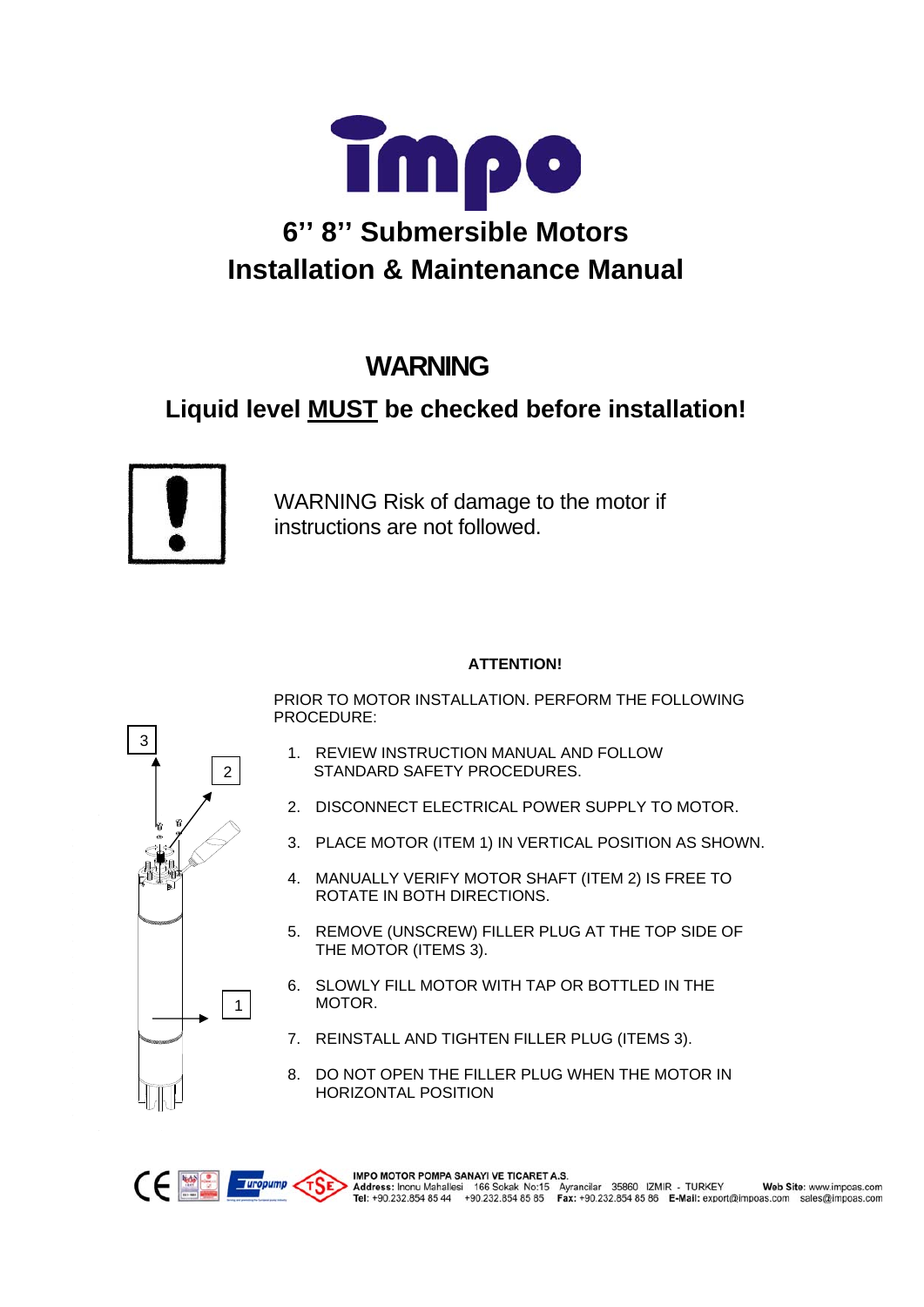## **INDEX PAGE**

| 1.                | <b>SAFETY INFORMATION</b>                                      | 3                   |
|-------------------|----------------------------------------------------------------|---------------------|
| 2.                | <b>MOTOR</b>                                                   | 3                   |
| 2.1<br>2.2        | <b>General Information</b><br>Applications and service         | 4<br>$\overline{4}$ |
| 3.                | <b>TECHNICAL SPECIFICATIONS</b>                                | 4                   |
| 3.1<br>3.2<br>3.3 | Operation and temperatures<br>Winding<br>Cooling               | 4<br>5<br>5         |
| 4.                | <b>INSTALLATION</b>                                            | 6                   |
| 5.                | <b>POWER SUPPLY CABLE</b>                                      | $\overline{7}$      |
| 5.1<br>5.2        | Choosing electrical cables<br>Determine the power supply cable | $\overline{7}$<br>8 |
| 6.                | <b>CABLE CONNECTION</b>                                        | 18                  |
| 6.1               | Wiring diagrams                                                | 18                  |
| 7.                | <b>CHECKING THE DIRECTION OF ROTATION</b>                      | 19                  |
| 8.                | <b>ADJUSTMENT OF PROTECTION DEVICES</b>                        | 19                  |
| 9.                | <b>MAINTENANCE</b>                                             | 19                  |
| 10.               | <b>POSSIBLE MALFUNCTION OR FAULTS</b>                          | 20                  |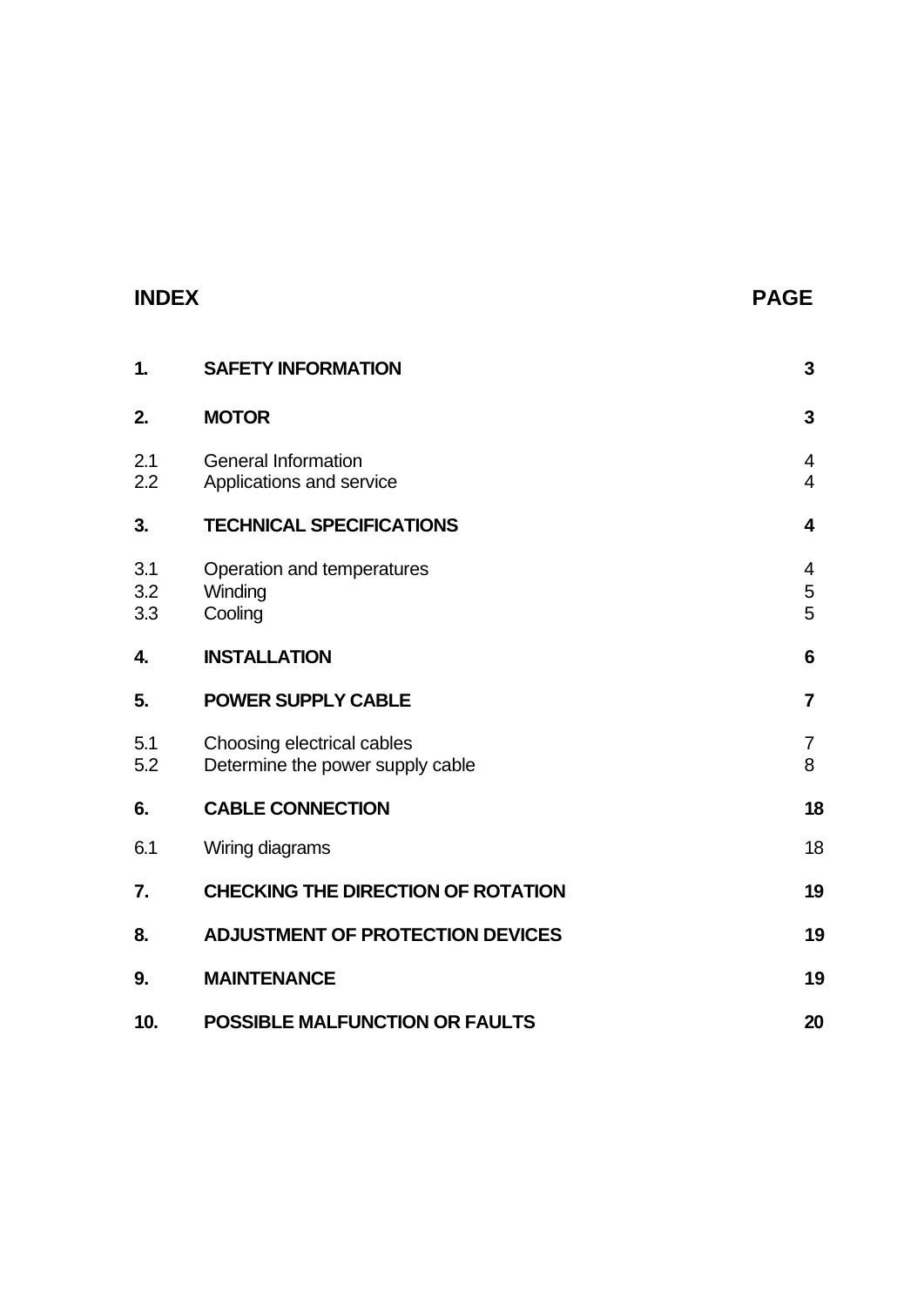# **1. SAFETY INFORMATION**

**Read this documentation carefully before installation. It contains fundamental instructions for installation, operation and maintenance.** The symbols shown below together with the words "DANGER" and "WARNING" indicate a risk of danger if instructions are not followed.



DANGER Risk of electric shock if instructions are not followed.



DANGER Risk of injury and/or damage to person and/or property if instructions are not followed.



WARNING Risk of damage to the motor, pump and/or systems if instructions are not followed.

**2. MOTOR** 





# SUBMERSIBLE MOTOR

| TYPE    kW     HP                                                                   |  |           |  |  |
|-------------------------------------------------------------------------------------|--|-----------|--|--|
| <b>VOLTAGE</b> $V \begin{matrix} * & * & * & * \\ * & * & * & * \end{matrix}$ A  Hz |  |           |  |  |
| SPEED $, min-1$                                                                     |  | $Cos\phi$ |  |  |
| MAXIMUM STARTS $$ /h $3-$                                                           |  |           |  |  |
| <b>WATER LUBRICATED</b>                                                             |  |           |  |  |

# **REWINDABLE STATOR**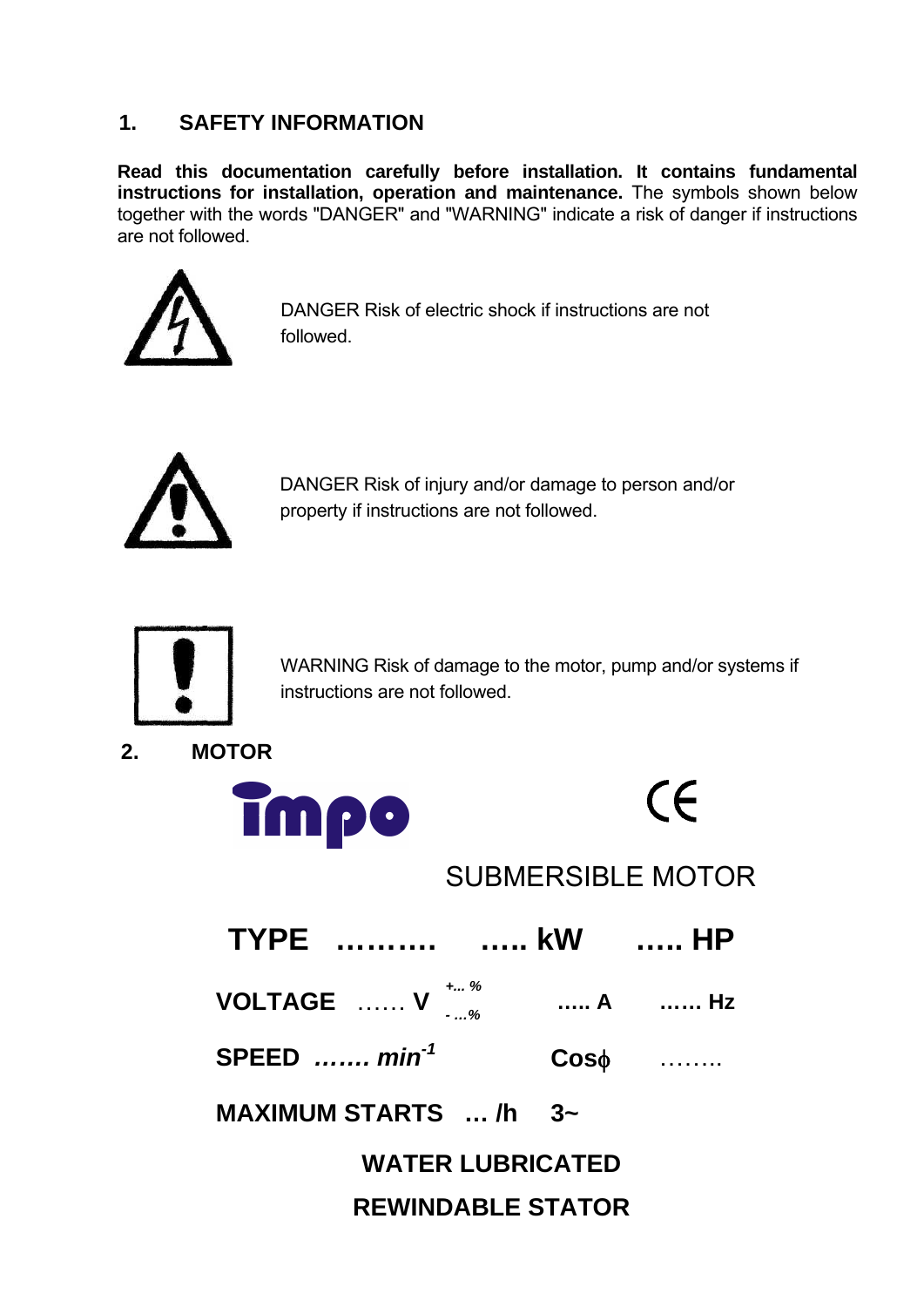# **2.1 GENERAL INFORMATION**

IMPO Electric submersible motors are reliable apparatus designed to provide many years of operation without the need for routine maintenance provided they are installed correctly. We therefore recommend reading this manual carefully and following the instructions contained thoroughly. We decline any responsibility for injury to persons and/or damage to property due to failure to follow our instructions. This manual is for use in standard applications: please refer to your sales contract for instructions regarding special versions. Please contact technical support or our sales department for further inquiries.

# **2.2 APPLICATIONS AND SERVICE**

IMPO Electric submersible motors have been designed to be connected to all types of radial and semi-impeller, submersible pumps for use in domestic, industrial and agricultural systems for the lifting of substantially clean water. Please contact our technical support department for information regarding other types of installation.

# **3. TECHNICAL SPECIFICATIONS**

IMPO Electric submersible motors are asynchronous, electric motors with a squirrel cage rotor and are the so called "wet-end" types, that is to say that the winding of the motor is immersed completely under water, or under a water based mix, and this acts as the motor's internal liquid coolant. IMPO motors are rewindable and offer IP68 grade of protection. Motors are protected against dust and against access to dangerous parts with wiring protected against the effects of the submersion. All motors can operate indifferently in both the clockwise and counterclockwise directions.

# **3.1 OPERATION AND TEMPERATURE**

The submersible motors can operate continuously to supply nominal power provided they are powered by nominal voltage and frequency and the external water temperature outside the motor does not exceed 25°C (77°F), according to NEMA standards. Variations in the power supply voltage must be contained to within roughly 10% of the nominal value. The service factor is 1 for 50 Hz motors, and 1.15 for 60 Hz motors. In applications where the water to be managed has a temperature in excess of 25°C (77°F), it is possible to use these motors but the power must be downgraded according to a specific correction coefficient; please refer to **TABLE 1.** Otherwise, motors can be constructed with winding wires that are specific for high temperatures. By way of example, a standard, 20 Hp motor working with an external water temperature of 35°C (95°F), can be used to deliver maximum power of  $20 \times 0.80 = 16$  HP.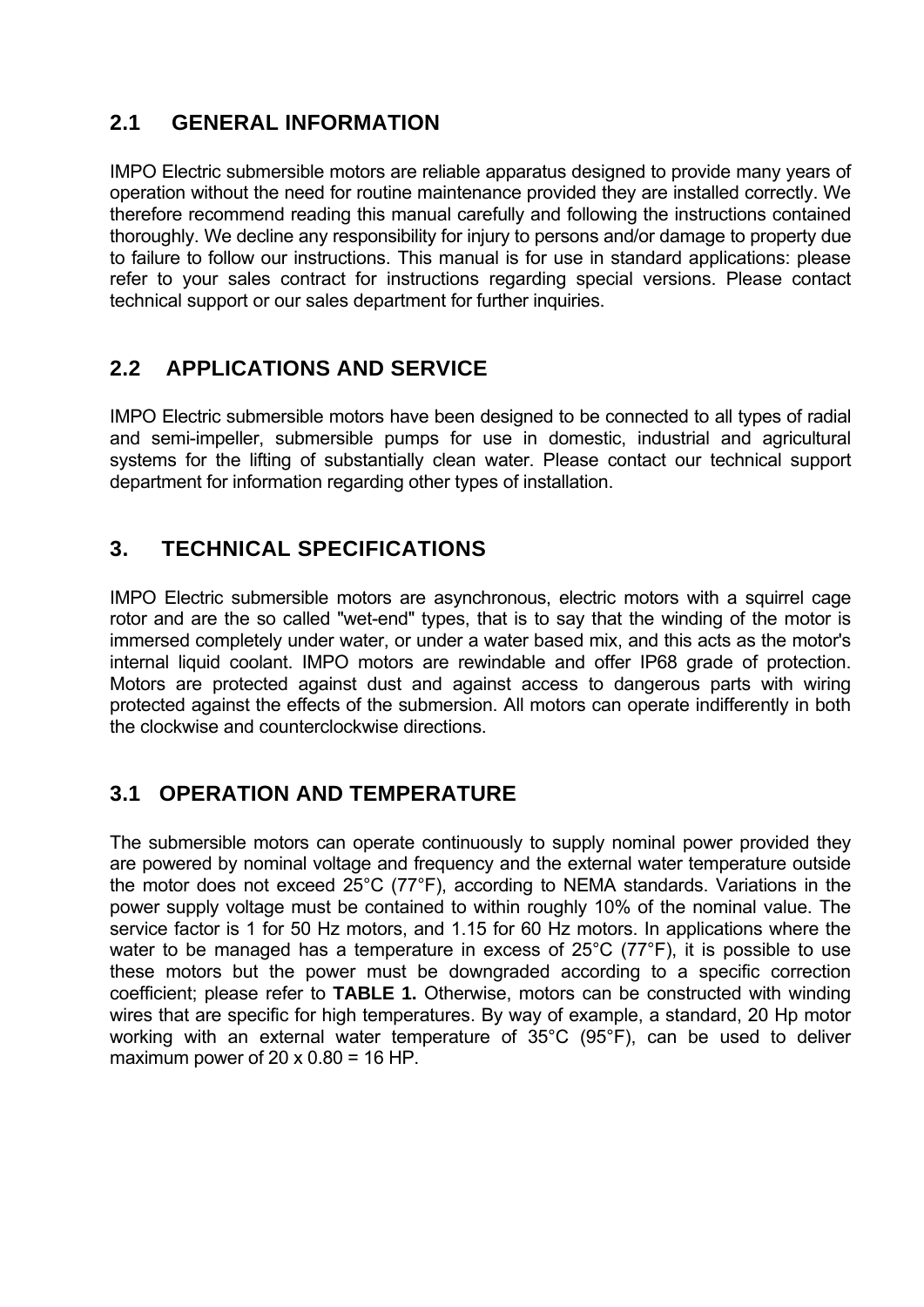Standard version motors can be used with external water temperatures of up to 40°C (104°F) provided they are downgraded correctly. In this calculations water flow speed around the motor considered not less then 0,5 m / sec in 6'', 1 m / sec in 8''.

| <b>WATER TEMPERATURE</b>         | <b>ICORRECTION COEFFICIENT</b> |
|----------------------------------|--------------------------------|
| $25^{\circ}$ C (77 $^{\circ}$ F) | 1.OO                           |
| $30^{\circ}$ C (86 $^{\circ}$ F) | 0.90                           |
| 35°C (95°F)                      | 0.80                           |
| $40^{\circ}$ C(104 $^{\circ}$ F) | 0.70                           |

**TABLE 1** 

## **3.2 WINDING**

International standards do not have, at this time, a code for the Insulation Class of wet-end type,submersible motors. The insulation class of an electric motor is defined according to the insulating materials used to construct it. As an international standard is not available for submersible motors, the specification considers the insulating material used for the winding wires: PE2.

The winding wire is in insulated copper with particular thermoplastic resins.

For our applications, PE2 (radiated ethylene resin) is used for the winding wire as this offers excellent dielectric properties and resists temperatures up to 95°C (203°F).

# **3.3 COOLING**

The class of the method used for cooling is IC40: machine with surface cooling using the surrounding flow, with free convection. The cooling of the motor is provided by the flow of the external water, which touches its surface, therefore the efficiency of cooling depends on the temperature of the liquid and its speed as it touches the external surface of the motor.

In applications where the water has a high temperature, a method to cool the motor efficiently is to artificially increase the speed of the flow of the liquid that runs over the external parts of the motor. Generally, each time the speed of the liquid is doubled there is an improvement in temperature of approximately 5°C (41°F). The minimum speed of the liquid flow must exceed 0,5 m / sec for 6'', 1 m / sec for 8''.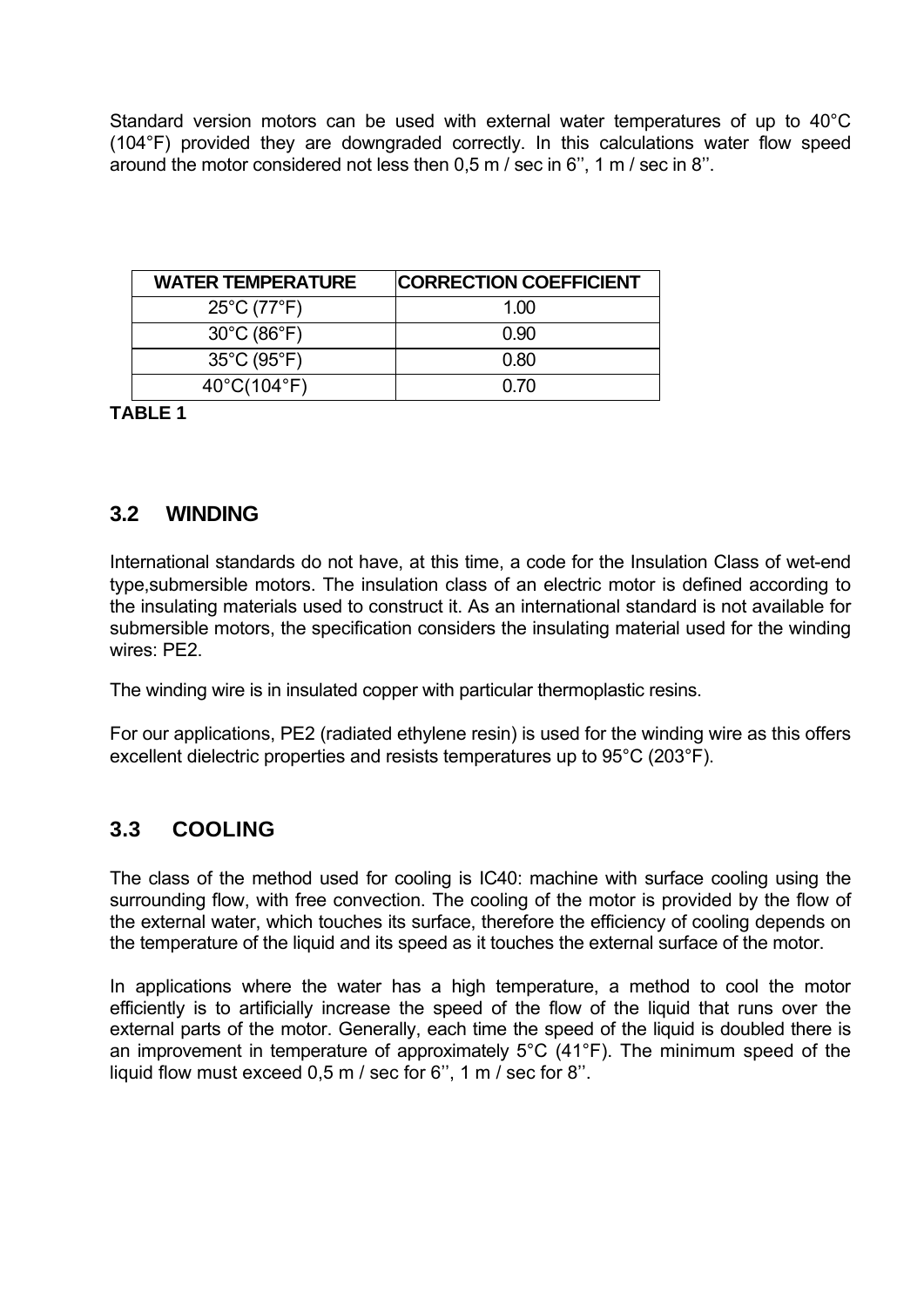# **4. INSTALLATION**



WARNING Check that the motor is filled with liquid coolant.

Submersible motors are generally installed in a vertical, or slightly inclined position in wells whose minimum diameter is equal to the diameter of the bulk of the motor and whose depth is compatible with the capacity of the pump that it is connected to.

With adequate caution, these motors can also be installed horizontally; this application is usually used in tanks and basins. It is essential to ensure that the motor is sufficiently cooled (see previous paragraph), therefore make sure that the motor is completely immersed under water and that the water is flowing freely.

The connection with the submersible pump varies according to the size of the motor:

6" Motors - connection by means of flange and shaft end, according to NEMA MG1- 18.413 standards, with toleration according to the same standards.

8" Motors - connection by means of flange and shaft end, according to NEMA MG1- 18.424 standards, with toleration according to the same standards.

DANGER Handle the motor with appropriate lifting equipment. Any knock or impact can damage it even if there is no sign of external damage.



WARNING Check that the motor drive shaft and the pump drive shaft can turn freely.

#### **Connecting the submersible motor to the pump:**

Place the motor in a vertical position with the shaft lug bolt directed towards the top and secure it so that it can not move or fall while it is being connected. Lift the pump with a crane or a hoist and put it into position over the motor; check that both flanges are centered and then screw down with the fasteners provided.

Use a screwdriver to lever the connection coupling of the two drive shafts and check that the pump has some axial play.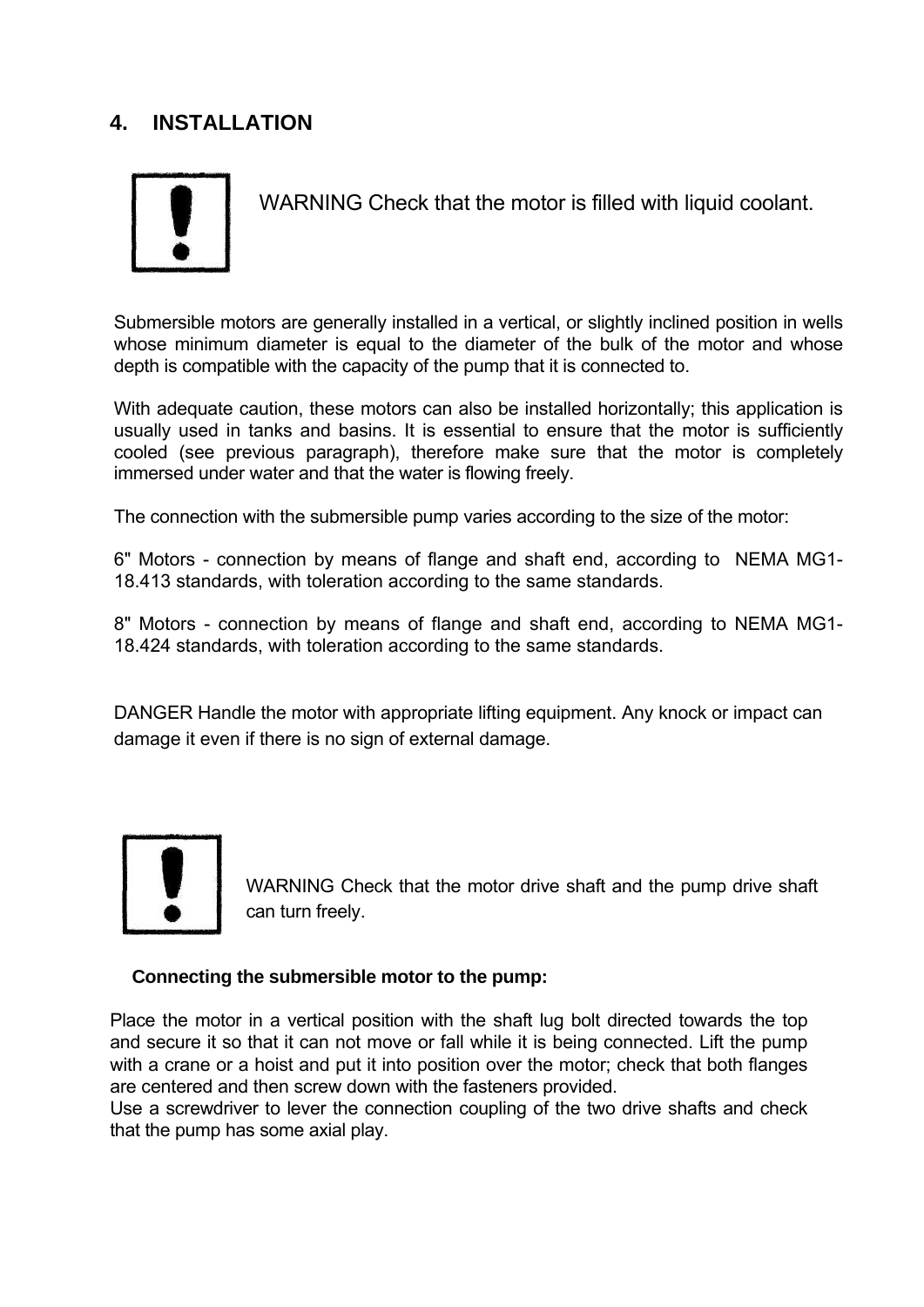# **5. POWER SUPPLY CABLE**

The choice of the power supply cables for the connection of the motor to the control panel is extremely important, as these parts must fulfill three fundamental requirements:

A) The cable must be suitable for operation in wet environments and its class of insulation must be above the nominal voltage for the system.

B) The capacity of the cable must be in excess of the charge current; this value is equal to the nominal current of the motor for the type with three terminal wires, and is equal to 58% of the nominal current of the motor for the type with six terminals.

C) Voltage drops along the power supply line must be contained to within strict limits (max 5%). When choosing the cable, it is important to take into account the planned place of installation operating conditions. These are important for the specifications of the cable and can damage it. For the connection of submersible motors, the operating conditions can be considered to be in a shaft for the ascending part in the well, and on a wall or aerial for the external part. In both cases, the environment must be considered to be damp/wet and therefore regulations require the use of cables with external sheathing.

# **5.1 CHOOSING ELECTRICAL CABLES**

The capacity of a cable is its ability to conduct current while generating a quantity of heat that does not damage the insulation of the wire, thus guaranteeing a preestablished life of approximately 20-30 years. Therefore, the capacity of a cable is directly linked to:

A) Its capacity to produce and disperse the heat produced, a factor influenced by various elements such as the type of operation, the location temperature, the type and shape of the wire.

B) The maximum operating temperature of the insulation, a factor influenced by the type and quality of the same.

The capacity of the cables are defined by the CEI-UNEL standards and the relative data is supplied according to a room temperature of 30°C (86°F). For applications where the room temperature is different to that envisaged by the standard, the capacity of the cable is calculated by applying a correction factor; refer to **TABLE 2** for the factors to be applied according to various temperatures. The correction factor for the capacity is also applied in cases where the motor is the type with six terminal wires, or where the lines have been doubled to reduce the sections of the wires.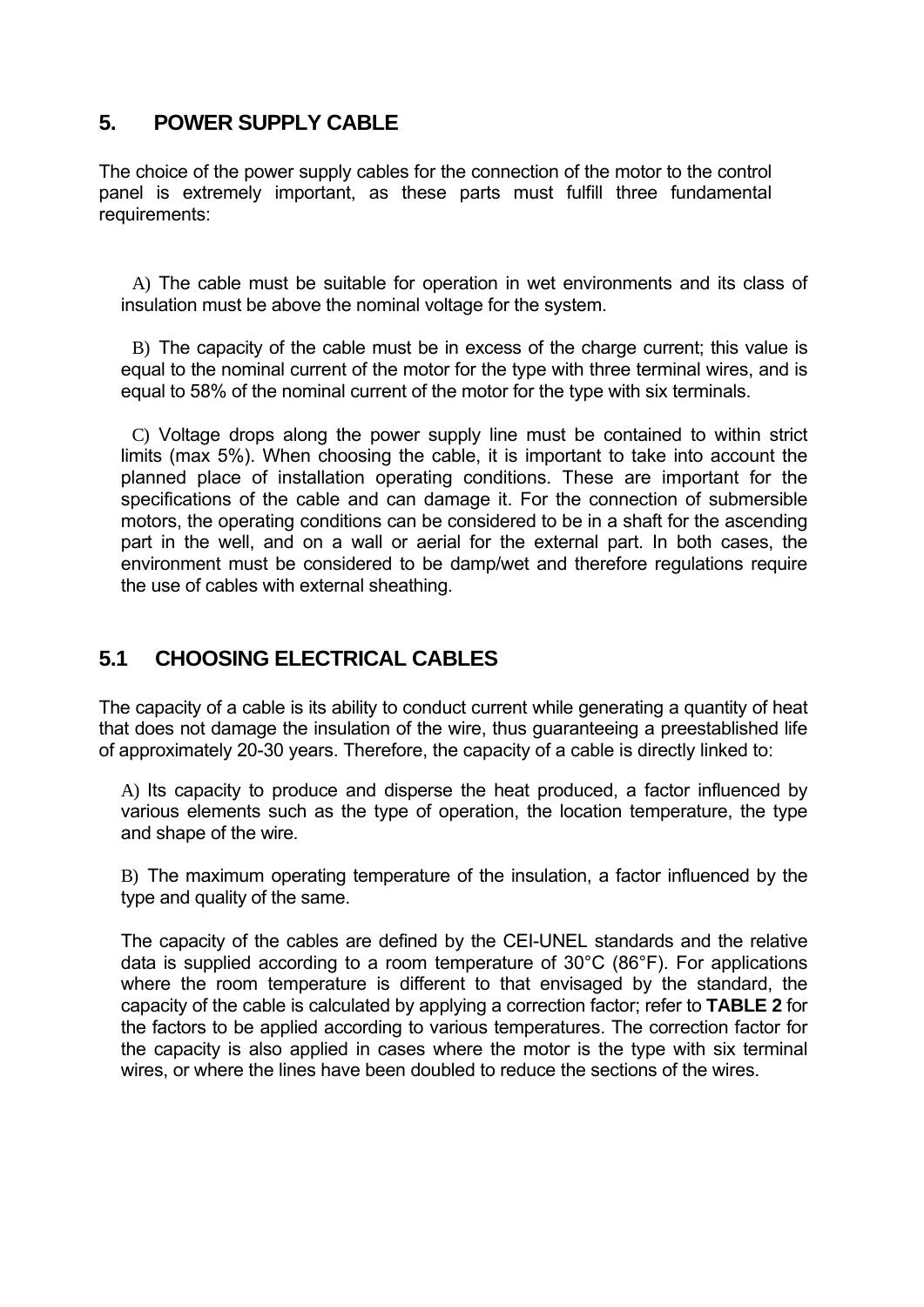| <b>ROOM TEMPERATURE</b> | <b>CORRECTION FACTOR</b> |
|-------------------------|--------------------------|
| 10°C(50°F)              | 1.22                     |
| 15°C(59°F)              | 1.17                     |
| 20°C (68°F)             | 1.12                     |
| 25°C (77°F)             | 1.06                     |
| 30°C (86°F)             |                          |
| 35°C (95°F)             | 0.94                     |
| 40°C(104°F)             | 0.87                     |
| 45°C(113°F)             | 0.79                     |
| 50°C (122°F)            | 0.71                     |
| 55°C(131°F)             | 0.61                     |
| 60°C(140°F)             | 0.50                     |

**TABLE 2**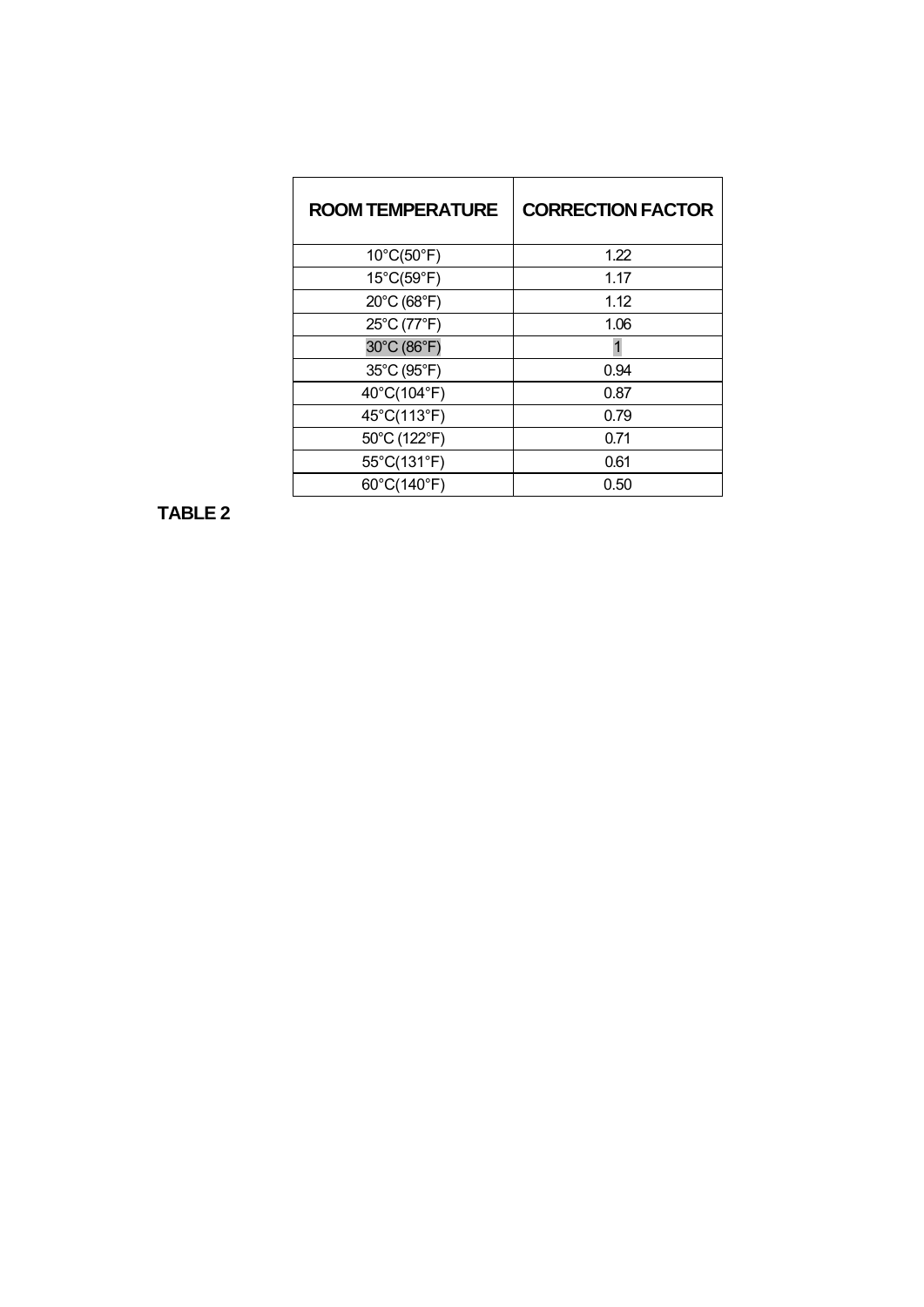# **6. CABLE CONNECTION**



DANGER The connection of the wire that exits the motor to the wire that must be brought to the control panel is particularly delicate and must be executed with great care by skilled personnel.

The wires can be connected using various methods: using the apposite connections boxes filled with resin, which polymerizes at room temperature; using heat-shrinkable tubing, or using specific adhesive tape. The external sheathing of the three-pole cable must first be stripped for a length of 10-20 cm, according to the section of the cable, and then the ends of the wires must be cut so that connections do not overlap. Remove the internal sheathing of the wires for a length of 2-3 cm, according to the section of the wire, and then complete connections using crimp-on connectors. Follow the instructions provided with the connection boxes or the heatshrinkable tubing. If the use of insulating tape is preferred, the surface of the cables to be taped must be cleaned thoroughly and tape in auto-vulcanizing rubber must be used to secure each connection and then to bind the cables together. The connections must then be protected with corrosion-proof, polyvinyl chloride, adhesive tape for electrical use, which is suitable for use underwater.

### **6.1 WIRING DIAGRAMS**

In our motors, a series of three wires exits the motor in addition to a fourth, yellowgreen wire for earth connection; these must be connected to the terminals for the controls.

#### **Motor Junction Scheme**

#### **Star Delta** Direct



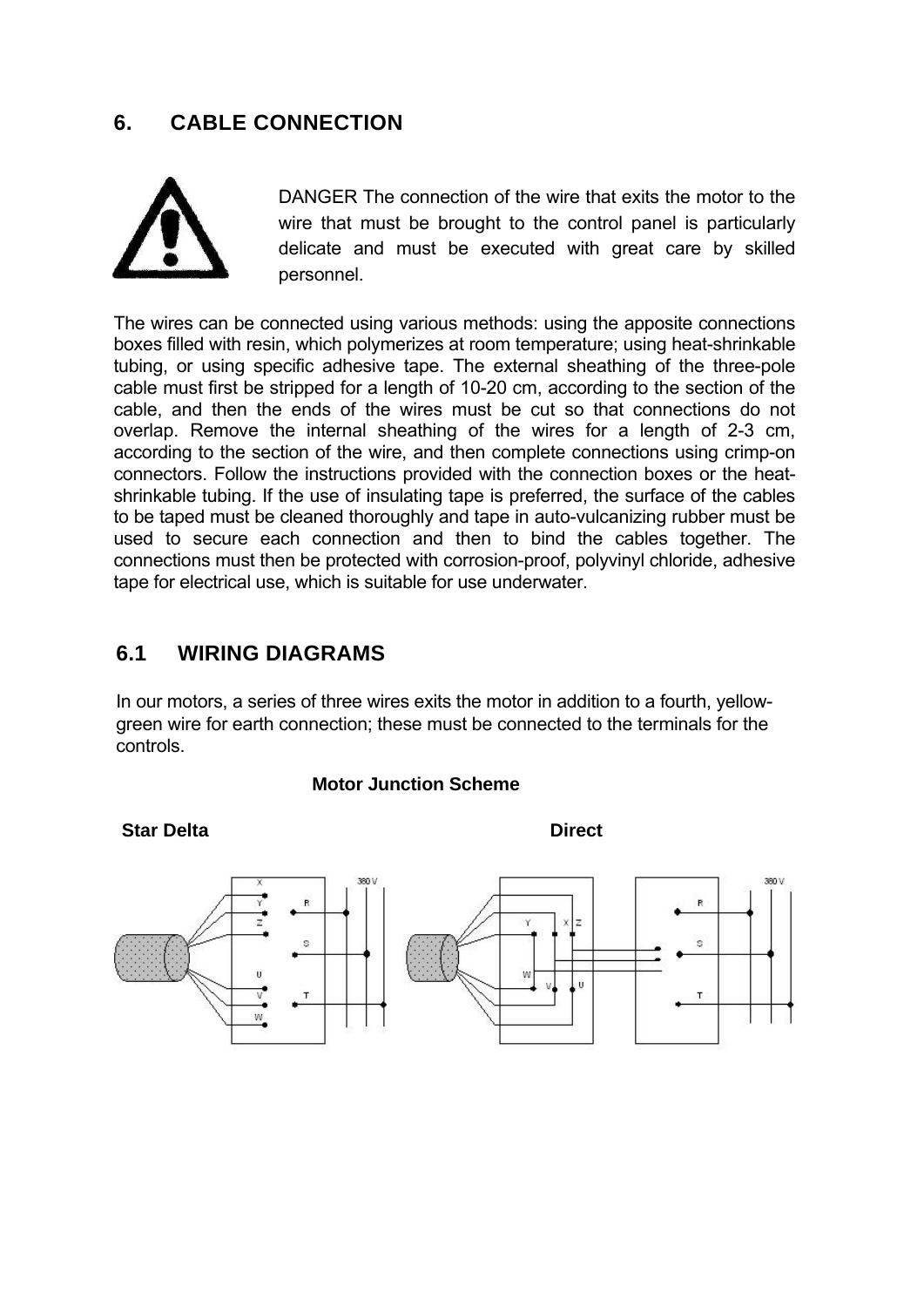# **7. CHECKING THE DIRECTION OF ROTATION**



**WARNING** The direction of rotation of the pump, which is indicated on its plate, is extremely important for the correct operation of the system. When the motor and the cables have been connected, use a crane or hoist to lift the pump and motor assembly and provide a short pulse of electric current. The electric pump tends to take the opposite direction of that of the drive shaft of the motor due to the recoil. Check if the direction of rotation of the drive shaft of the motor is correct; if not, swap over the terminals of the control panel to change it.

# **8. ADJUSTMENT OF PROTECTION DEVICES**

Adjust the overload relay of the appliance to the value of the nominal current of the motor and start it. With an ammeter check the three phases, the amp-draw must be balanced (the maximum acceptable unbalance is 8%) and must be less than the value of the current shown on the label of the motor. Reduce slowly the calibration of the overload relay until it starts. Increase the calibration of the relay by 5% and start the motor again. If the relay starts again, it will be necessary to increase calibration by a further 5% or otherwise leave the fixed value.

## **9. MAINTENANCE**

Routine maintenance is not required for İMPO submersible electric motors; however, situations may arise when maintenance is necessary. To locate the cause of any problem quickly and to respond correctly, follow the instructions given in point 8 of the table "MALFUNCTION OR FAULTS, CAUSES AND ACTIONS"



DANGER Before starting any maintenance, disconnect the motor from the main power supply or generator if any.



DANGER The maintenance should be performed only by qualified personnel.